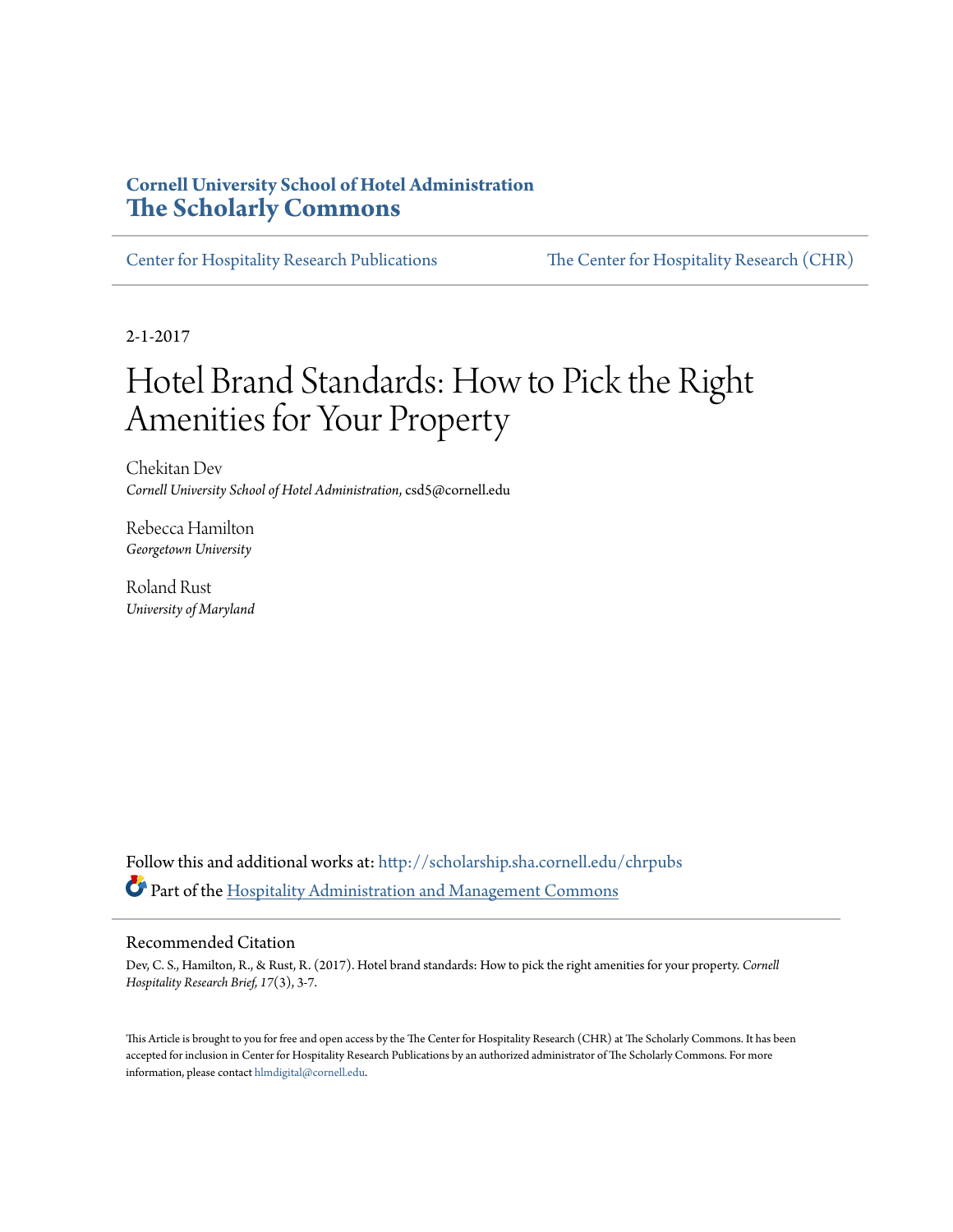### Hotel Brand Standards: How to Pick the Right Amenities for Your Property

#### **Abstract**

Amenities specified by hotel companies' brand standards can become a point of contention between hotel owners and brand managers. At issue for the owner is whether offering a particular amenity justifies the expense, while brand managers are typically more concerned with maintaining consistent brand standards systemwide. This report provides another perspective, by analyzing the short-term return on investment for six upscale and luxury brands offering three popular complimentary amenities—bottled water, internet access, and fitness center use—both in terms of their effects on first-time visits and on repeat business. While internet access held the greatest attraction for first-time guests, complimentary bottled water offered the highest ROI for returning guests. Analyzed over a twelve-month period, the fitness center had a negative ROI for both groups. Of particular interest, the study also found that guests greatly overestimated the likelihood that they would use the hotels' amenities.

#### **Keywords**

hotel industry, hotel amenities, room amenities, bathroom amenities, bottled water, fitness center, Cornell University

#### **Disciplines**

Hospitality Administration and Management

#### **Comments**

#### **Required Publisher Statement**

© [Cornell University.](http://www.cornell.edu) Reprinted with permission. All rights reserved.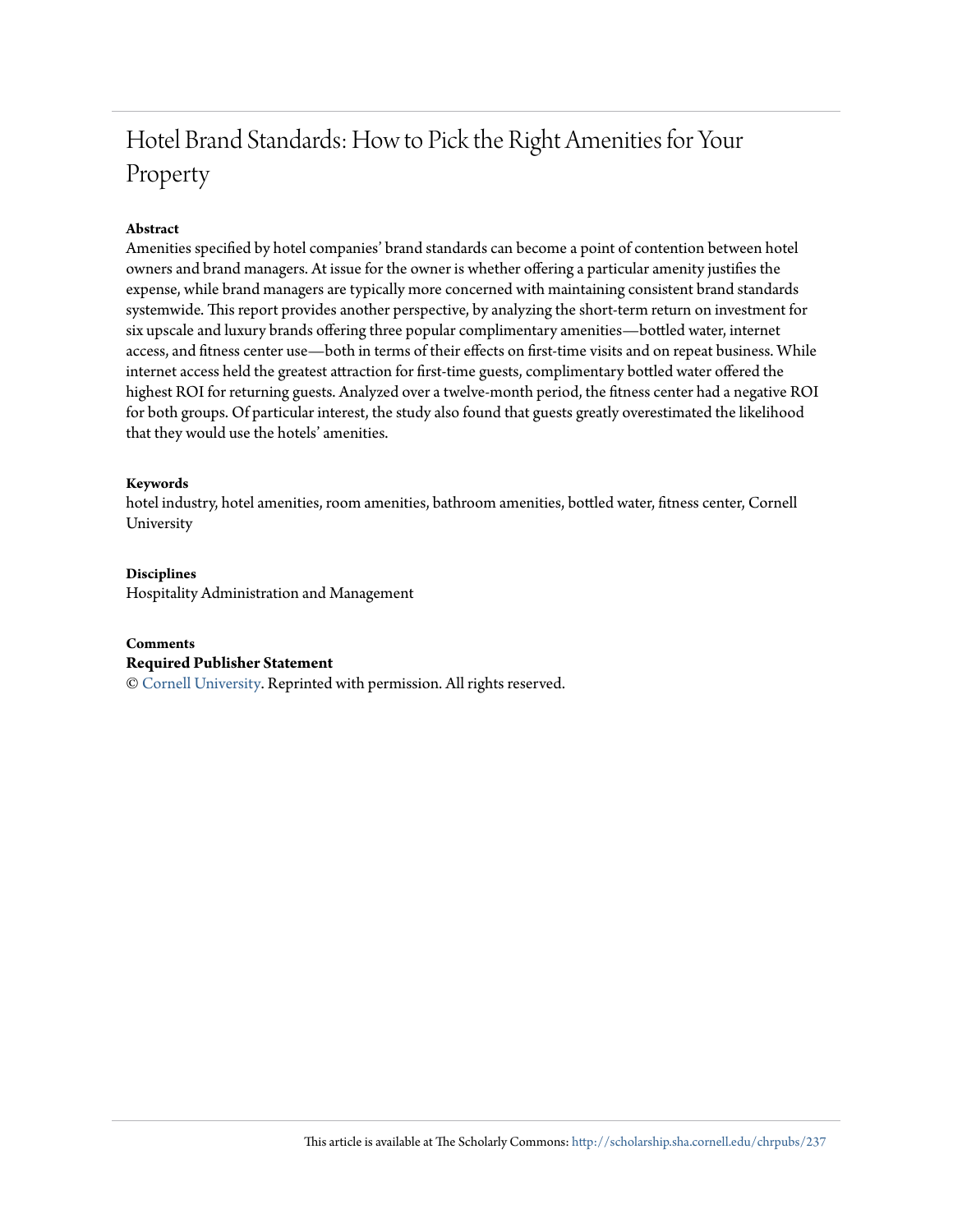

CORNELL CENTER FOR HOSPITALITY RESEARCH

# *Hotel Brand Standards:*

# How to Pick the Right Amenities for Your Property

by Chekitan S. Dev, Rebecca Hamilton, and Roland Rust

#### EXECUTIVE SUMMARY

menities specified by hotel companies' brand standards can become a point of contention<br>between hotel owners and brand managers. At issue for the owner is whether offering a<br>particular amenity justifies the expense, while between hotel owners and brand managers. At issue for the owner is whether offering a particular amenity justifies the expense, while brand managers are typically more concerned with maintaining consistent brand standards systemwide. This report provides another perspective, by analyzing the short-term return on investment for six upscale and luxury brands offering three popular complimentary amenities—bottled water, internet access, and fitness center use—both in terms of their effects on first-time visits and on repeat business. While internet access held the greatest attraction for first-time guests, complimentary bottled water offered the highest ROI for returning guests. Analyzed over a twelve-month period, the fitness center had a negative ROI for both groups. Of particular interest, the study also found that guests greatly overestimated the likelihood that they would use the hotels' amenities.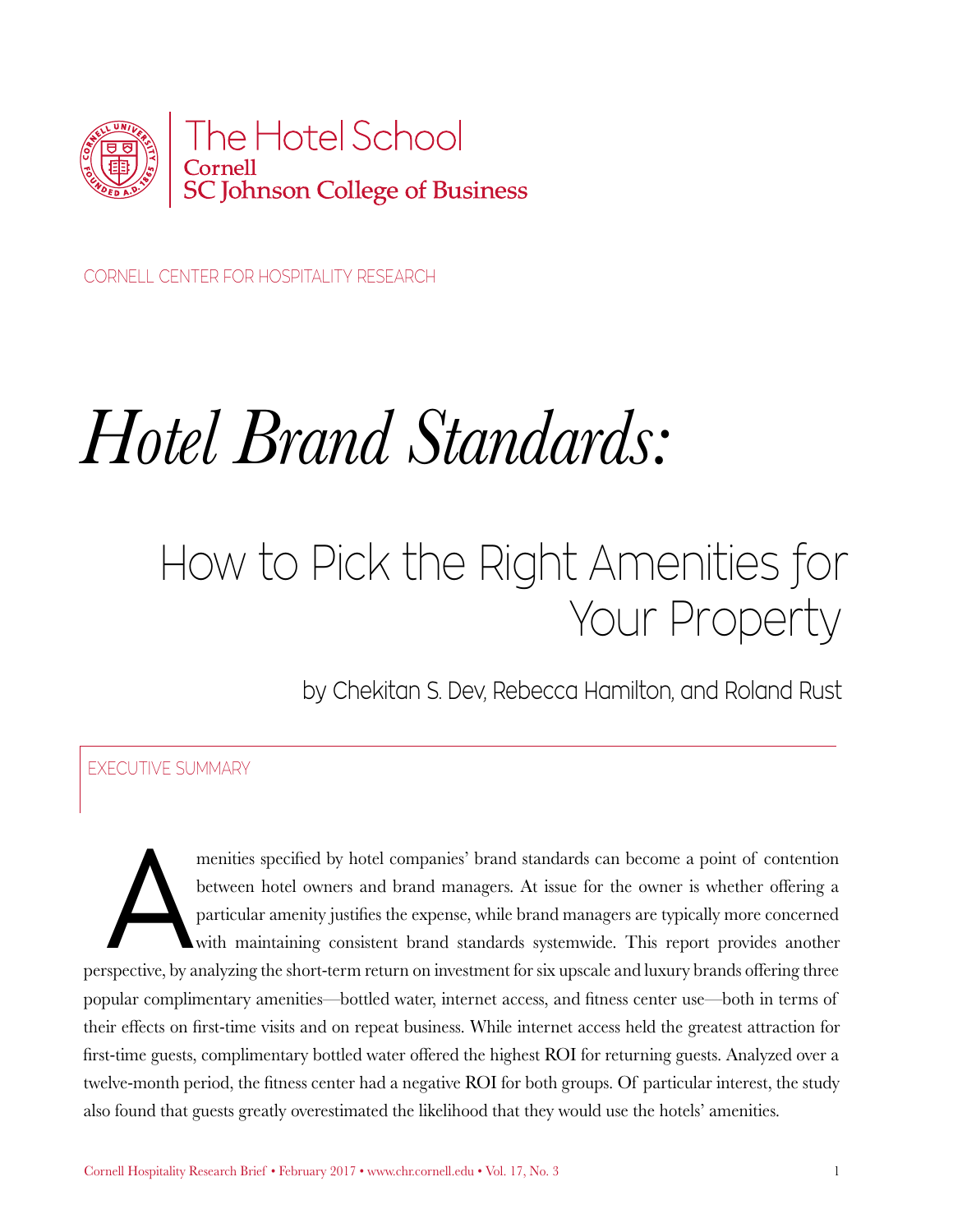#### ABOUT THE AUTHORS

**Chekitan S. Dev**, Ph.D., is an associate professor of strategic marketing and brand management at the Cornell University School of Hotel Administration in the Cornell SC Johnson College of Business. A leading authority on hospitality marketing and branding, Dev has published over 100 research papers in the *Journal of Marketing, Journal of Marketing Research, Harvard Business Review*, and *Cornell Hospitality Quarterly*, among many others. His book *Hospitality Branding* was published by Cornell University Press in 2012.. Dev's awards include a 2016 Academic Excellence Award, a 2016 Industry Relevance Award, and. the 2002 John Wiley & Sons award for lifetime contribution to hospitality and tourism research. A former corporate executive with Oberoi Hotels & Resorts, he has served clients in over 40 countries on six continents as an expert witness,



consultant, keynote speaker, and workshop leader. Dev was selected as one of the "Top 25 Most Extraordinary Minds in Sales and Marketing" for 2009 by the Hospitality Sales and Marketing Association International (HSMAI).



**Rebecca Hamilton**, Ph.D., is the Michael G. and Robin Psaros Chair in Business Administration and professor of marketing at the McDonough School of Business at Georgetown University. She received her doctorate from the MIT Sloan School of Management and was previously on the faculty at the University of Maryland's Robert H. Smith School of Business. Her research examines the effects of contextual factors—such as the social environment, stage of decision making, and presentation format—on consumer decision making. Her research has been published in *Journal of Consumer Research, Journal of Marketing, Journal of Marketing Research*, and *Harvard Business Review*. She received the Erin Anderson Award for an Emerging Female Scholar and Mentor in 2011 and was recognized by the Marketing Science Institute as a Young Scholar in 2007. She is co-editor of the *Journal of Marketing Research* and associate editor for the *Journal of the Academy of Marketing Science*.

**Roland Rust**, Ph.D., is Distinguished University Professor, David Bruce Smith Chair in Marketing, and executive director and founder of the Center for Excellence in Service and the Center for Complexity in Business at the

Robert H. Smith School of Business at the University of Maryland. He is also visiting chair in marketing research at Erasmus University (Netherlands) and international research fellow of Oxford University's Center for Corporate Reputation (UK). His lifetime achievement honors include awards from the AMA, the European Marketing Academy, the Academy of Marketing Science, the American Academy of Advertising, the University of North Carolina at Chapel Hill, and the University of Neuchatel (Switzerland). The founding editor of the *Journal of Service Research*., he is editor of the *International Journal of Research in Marketing* (IJRM). A national class distance runner in his collegiate days, he has been inducted into the DePauw University Athletic Hall of Fame.

Pettit and James Kim for their help with data analysis.



This report is based on two papers: "Return on Service Amenities," by Rebecca W. Hamilton, Roland T. Rust, Michel Wedel, and Chekitan S. Dev, forthcoming in the *Journal of Marketing Research* in 2017; and "Which Features Retain Customers," by Rebecca W. Hamilton, Roland T. Rust, and Chekitan S. Dev, forthcoming in the *MIT Sloan Management Review* in 2017. The research was supported by grants from the Center for Excellence in Service at the University of Maryland. The authors thank seminar participants at the Wharton School, the 2011 Cornell Hospitality Brand Management Roundtable, the 2014 Frontiers in Service Conference, and the 2014 Society for Consumer Psychology Conference for their helpful comments. Thanks also to Rick Adie, general manager of the Statler Hotel at Cornell University, for benchmarking data, and to Jess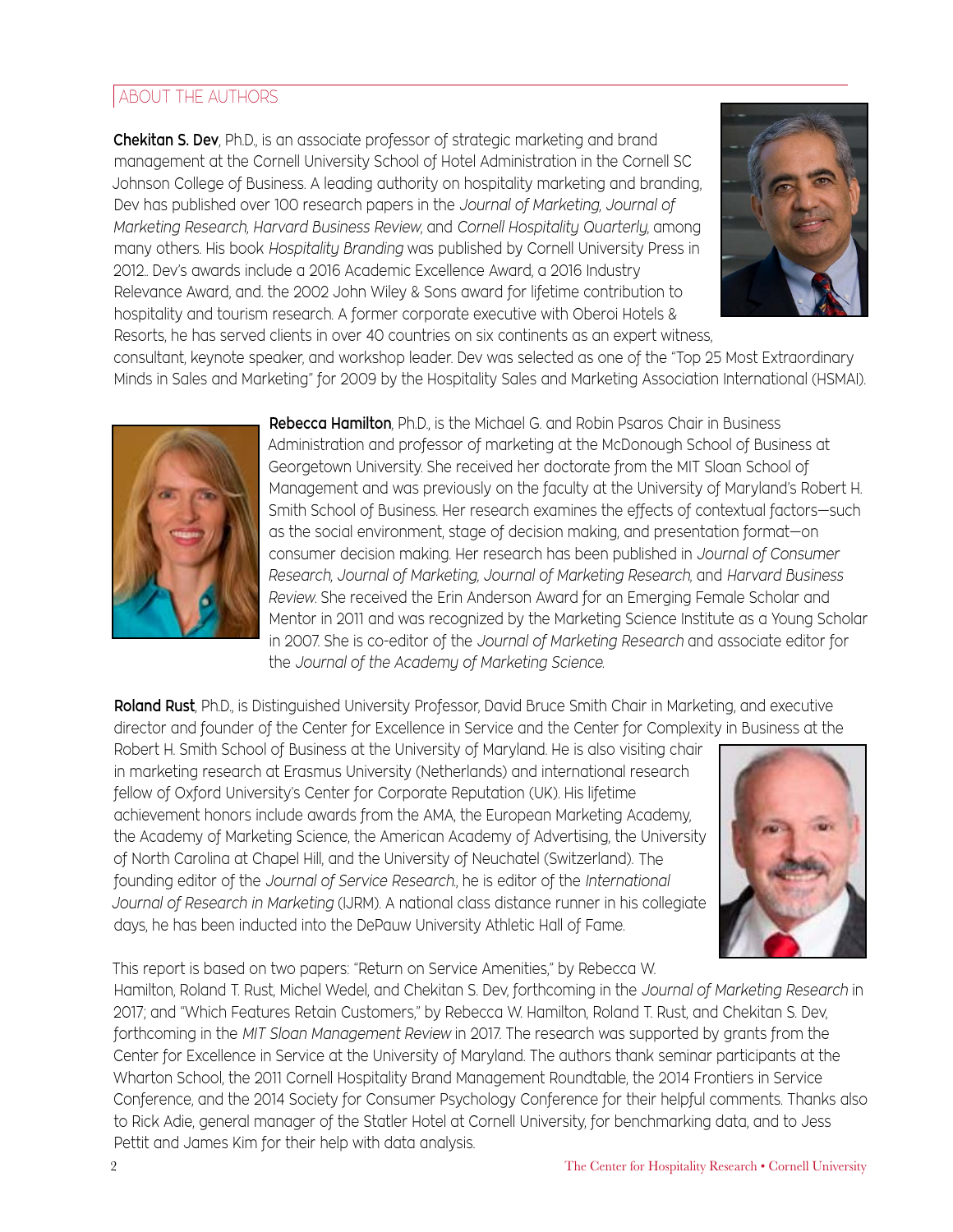CORNELL HOSPITALITY RESEARCH BRIEF

# *Hotel Brand Standards:*

## How to Pick the Right Amenities for Your Property

### by Chekitan S. Dev, Rebecca Hamilton, and Roland Rust

menities have been a key element in the hotel industry's continuous effort to attract and retain customers. Hotel brands engage in vigorous competition to include an ever expanding list of amenities as part of their brand retain customers. Hotel brands engage in vigorous competition to include an ever expanding list of amenities as part of their brand standards.<sup>1</sup> But even if they do bring in more guests and revenues, those amenities cost money—and hotel owners and brand

managers alike could benefit from a mechanism for determining which of the brand standard amenities are justified financially. The study described here explains how we calculated return on the investment (ROI) for three popular amenities, both in terms of attracting first-time guests and in encouraging repeat patronage. 2

 $1$  See: hotelexecutive.com/business\_review/299/the-battle-of-hotel-brand-standards-and-the-effect-on-the-bottom-line; and ehotelier.com/insights/2016/08/12/importance-brand-standards/.

<sup>&</sup>lt;sup>2</sup> The calculations are explained in detail in: Rebecca W. Hamilton, Roland T. Rust, Michel Wedel, and Chekitan S. Dev, "Return on Service Amenities," *Journal of Marketing Research* (forthcoming, 2017).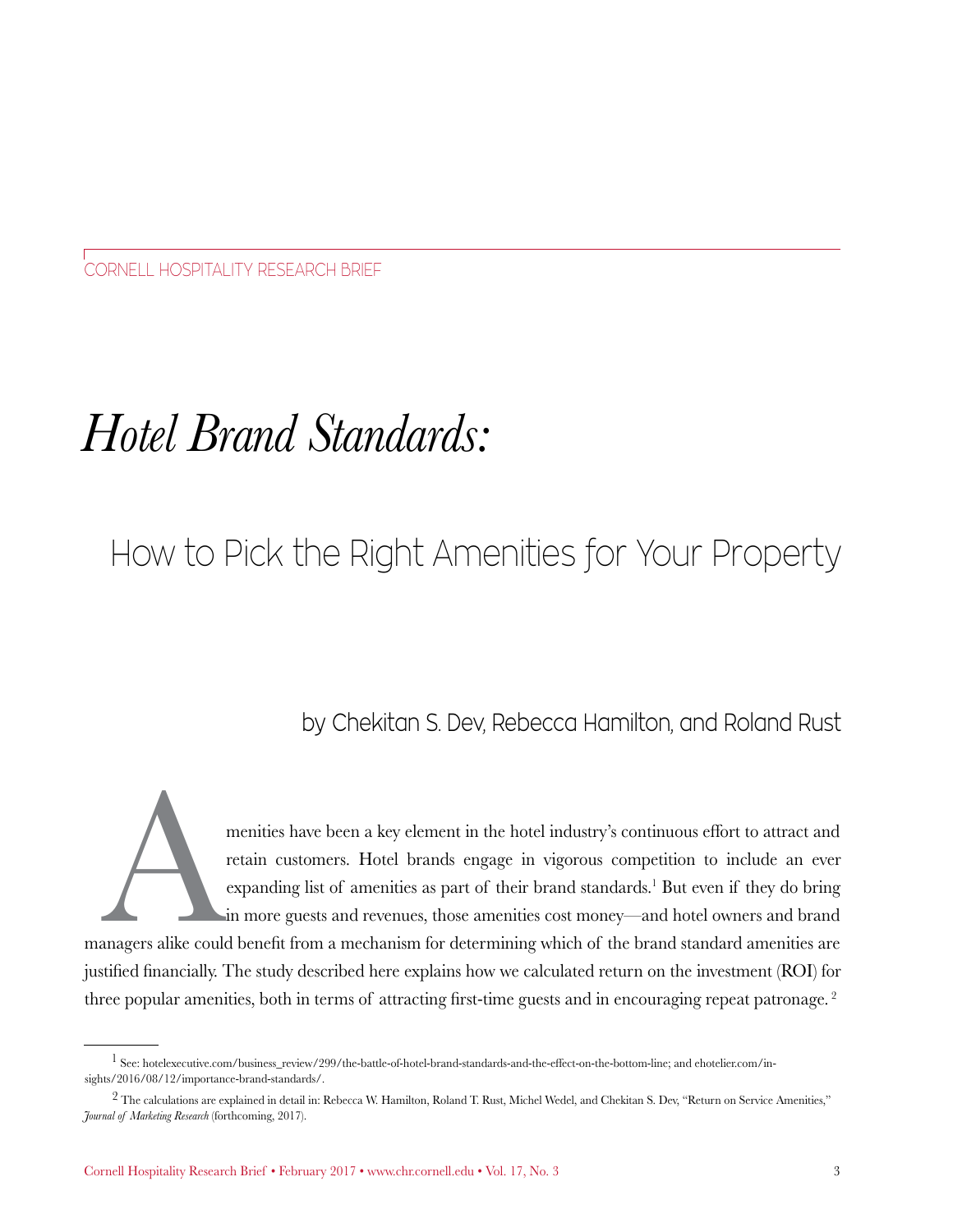The key insight of our model is that the offer of amenities has distinct and measurable effects for a guest's initial decision regarding whether to stay at a particular hotel, and (separately) for the decision on whether to become a repeat customer. In this report, we describe the return on investment model we developed for the three complimentary amenities, namely, bottled water, wi-fi, and access to a fitness center. Further, we conducted a natural experiment that compared revenues and profits at properties that began to offer bottled water with revenues at properties that did not do so. Additionally, we outline our finding that guests often overestimate their likelihood of using various amenities.

#### The Research Design

With the support of a global company that operates midscale, upscale, and luxury brands, we were able to analyze the ROI on many amenities over a twelve-month period, and we were also able to compare the revenue effect for the brand's properties that updated the brand standards to offer bottled water and those that did not. Although the study involved a lengthy list of fifty amenities, our agreement with the data provider allows us to discuss the three amenities we mentioned above, bottled water, wi-fi, and a fitness center.

#### The Study

#### **Initial and Repeat Sales**

We approached the task of estimating the effect of offering an amenity on initial sales by considering a customer's brand choice as a function of a bundle of attributes, weighted by the importance that consumers assign to those attributes. We further assumed that expected and actual use of amenities would affect future visits, so our model estimates the effects of both expected and actual use. We then computed the difference in expected future revenue with and without offering a given amenity.

#### **Financial Return**

To estimate the ROI of offering a particular amenity we compared the effect on revenue and cost of providing that amenity, with regard to both new customers and repeat guests. Company data allow us to develop the revenue portion of this calculation. This company's hotel brands collect data regarding the number of customers that patronize them and average repeat purchases per customer, which makes it possible to calculate revenue from repeat visits. The brands also keep records indicating the proportion of revenues they realize from initial sales, so we could estimate total revenue without the given amenity.

For the cost side, we modeled the cost of an amenity as the sum of the cost of installing the amenity, the cost of maintaining it, and the cost for every customer use. This allowed us to estimate the profit margin in terms of a percentage of total revenue due to the amenity, and further to estimate the amenity's annual ROI, as well as its net present value.

#### **Exhibit 1**

#### **Partial list of amenities included in guest surveys**

#### **Hotel amenities**

Auto check-in, Bellhop, Boarding pass printing, Business center, Concierge, Early check-in, Electronic checkout, Fitness center, Folio under door, Gift shop, Hotel bar, Inroom dining for breakfast, lunch, dinner, or late night, Late checkout, Laundry service, Lobby food, Lobby internet access, Pool, Restaurant breakfast, lunch, or dinner, Seating in lobby, Spa, Valet parking, Wakeup call

#### **Room amenities**

Alarm, Bottled water, Closet, Coffee maker in room, Desk, Fitness equipment in room, In-room internet access, Iron, Minibar, Movies on demand, MP3 dock, Phone for inside calls, Phone for outside calls, Radio, Refrigerator in room, Robe, Safe, Task lighting, TV, Video games on demand

#### **Bathroom amenities**

Dispenser for soap or shampoo, Hair dryer, Packaged soap, shampoo, conditioner, or lotion

#### **Amenity Selection**

We studied many of the hotel firm's amenities, as listed in Exhibit 1, and we were authorized to publish our analysis of the three presented here. We selected these three amenities because they have different cost structures. The chief cost for bottled water is purchasing the water (that is, cost per use), since housekeepers can carry the bottles on their carts to install and remove them at minor incremental cost. Offering free in-room internet access also involves relatively low installation costs, and its cost per use is negligible. By far the highest cost involved in offering free internet service comes from service and maintenance fees, which typically involve third-party vendors. In contrast, fitness centers are relatively expensive to install and can incur somewhat higher maintenance costs (for replacing broken equipment), along with modest per-use costs (for keeping the equipment clean and providing towels and drinking water).

#### Data Collection and Analysis

The hotel corporation in this study is a global operation with several brands. The firm supplied data from 33 properties representing the six brands it operates in the United States. In addition to installation, maintenance, and per-use cost data for the amenities, we obtained financial information and the proportions of new and returning guests and profit margins, as well as market share data and yearly guest and revenue data, for six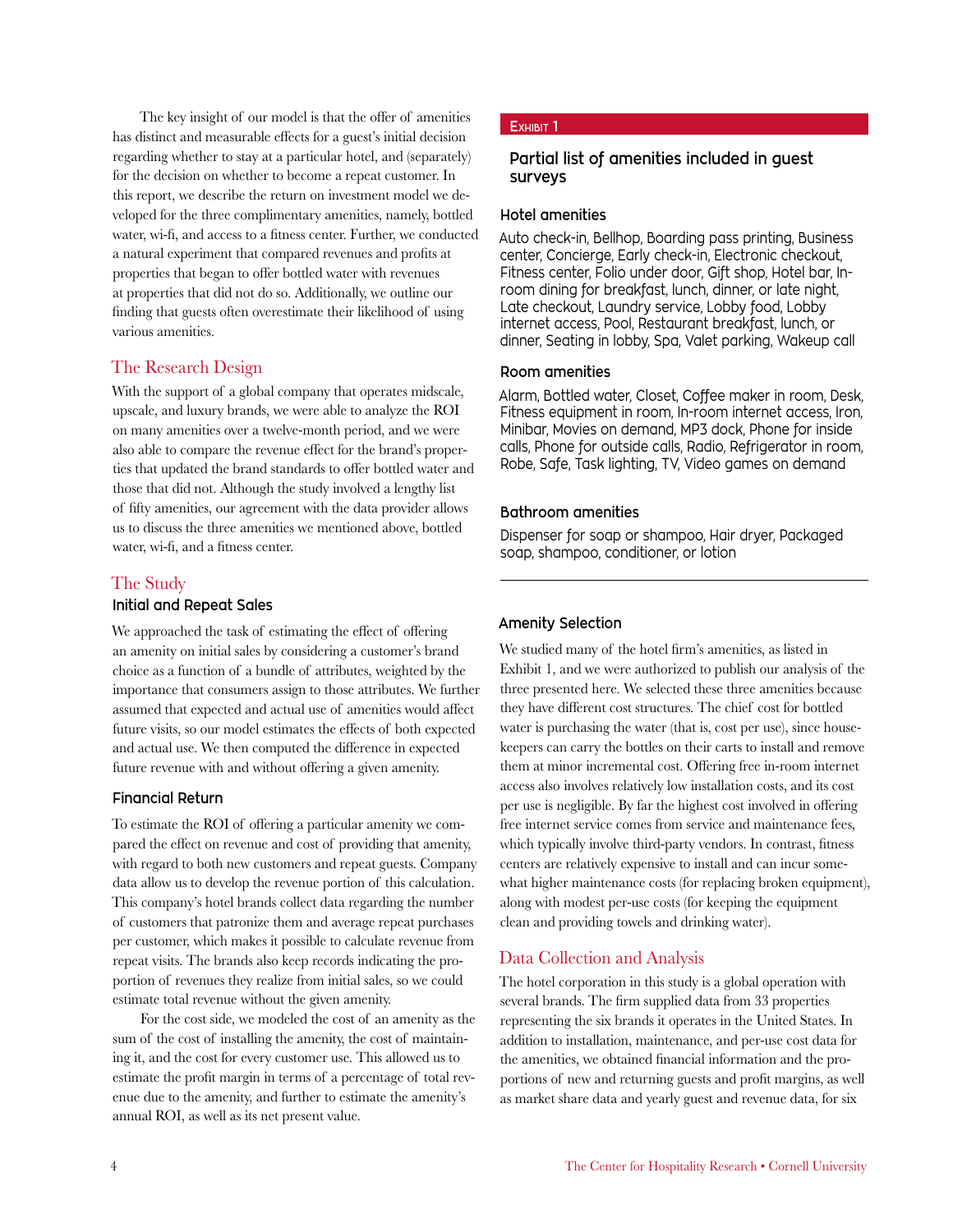#### EXHIBIT 2

| Amenity                 | <b>Brand</b>           | Proportion of<br><b>Expected Use</b> | Proportion of<br><b>Actual Use</b> | Difference Between<br><b>Expected and Actual Use</b> |
|-------------------------|------------------------|--------------------------------------|------------------------------------|------------------------------------------------------|
| <b>Fitness Center</b>   | Upscale 1              | .29                                  | .24                                | .05                                                  |
|                         | <b>Upper Upscale 1</b> | .44                                  | .14                                | .30                                                  |
|                         | <b>Upper Upscale 2</b> | .43                                  | .18                                | .25                                                  |
|                         | Luxury 1               | .51                                  | .22                                | .29                                                  |
|                         | Luxury 2               | .55                                  | .31                                | .24                                                  |
|                         | Luxury 3               | .51                                  | .20                                | .31                                                  |
|                         | Average                | .46                                  | .22                                | .24                                                  |
| In-room Internet Access | Upscale 1              | .65                                  | .53                                | .12                                                  |
|                         | <b>Upper Upscale 1</b> | .69                                  | .42                                | .27                                                  |
|                         | <b>Upper Upscale 2</b> | .69                                  | .32                                | .37                                                  |
|                         | Luxury 1               | .59                                  | .40                                | .19                                                  |
|                         | Luxury 2               | .71                                  | .48                                | .23                                                  |
|                         | Luxury 3               | .62                                  | .36                                | .26                                                  |
|                         | Average                | .66                                  | .42                                | .24                                                  |
| <b>Bottled Water</b>    | Upscale 1              | .59                                  | .65                                | $-06$                                                |
|                         | <b>Upper Upscale 1</b> | .46                                  | .27                                | .19                                                  |
|                         | <b>Upper Upscale 2</b> | .46                                  | .34                                | .12                                                  |
|                         | Luxury 1               | .58                                  | .56                                | .02                                                  |
|                         | Luxury 2               | .71                                  | .84                                | $-13$                                                |
|                         | Luxury 3               | .54                                  | .28                                | .26                                                  |
|                         | Average                | .56                                  | .49                                | .07                                                  |

**Comparison of expected and actual use of amenities by brand**

of the hotel company's brands.3 The company also shared data from STR indicating market performance data for each brand.

To estimate the effects of the amenities on initial choice, we asked both customers and non-customers of the hotel company's brands to choose from hotel profiles that varied on six attributes that have been shown in marketing research to play critical roles in hotel brand choice. In addition to the three amenities, we included location, price, and loyalty program membership.4 To test the effects of amenities on repeat purchase, or return visits, we surveyed guests who had visited one of the company's 33 properties over a span of eight weeks. Our sample included guests who responded to a pre-stay survey reporting

their expected amenity use about one week prior to their stay as well as to a post-stay survey reporting their actual amenity use about one week after their stay.

**Factors driving an initial hotel visit**. Among the six factors we tested, we found that the strongest effect on initial choice was free in-room internet access. This result was nearly equal for both business and leisure travelers. Room price was the next strongest factor (when comparing the lowest price in the brand set with the average), followed by location (whether an event would be held in an adjoining building or at some distance) and loyalty program membership.

Factors for a repeat visit. Of the three amenities we tested, use of bottled water had the strongest effect on both return visits and revenue. We should note, though, that the water followed gender, loyalty program membership, and prior visits as significant predictors of return visits to these hotels. Regarding the individual brands, offering bottled water had a significant effect on return visits for one upper upscale brand and a

 $3$  We benchmarked these data using industry sources to ensure that the hotel company's costs were consistent with industry standards.

<sup>4</sup> A process explained in: Liana Victorino, Rohit Verma, Gerhard Plaschka, and Chekitan S. Dev, "Service Innovation and Customer Choices in the Hospitality Industry," *Managing Service Quality*, Vol. 15, No. 6 (2005), pp. 535–576.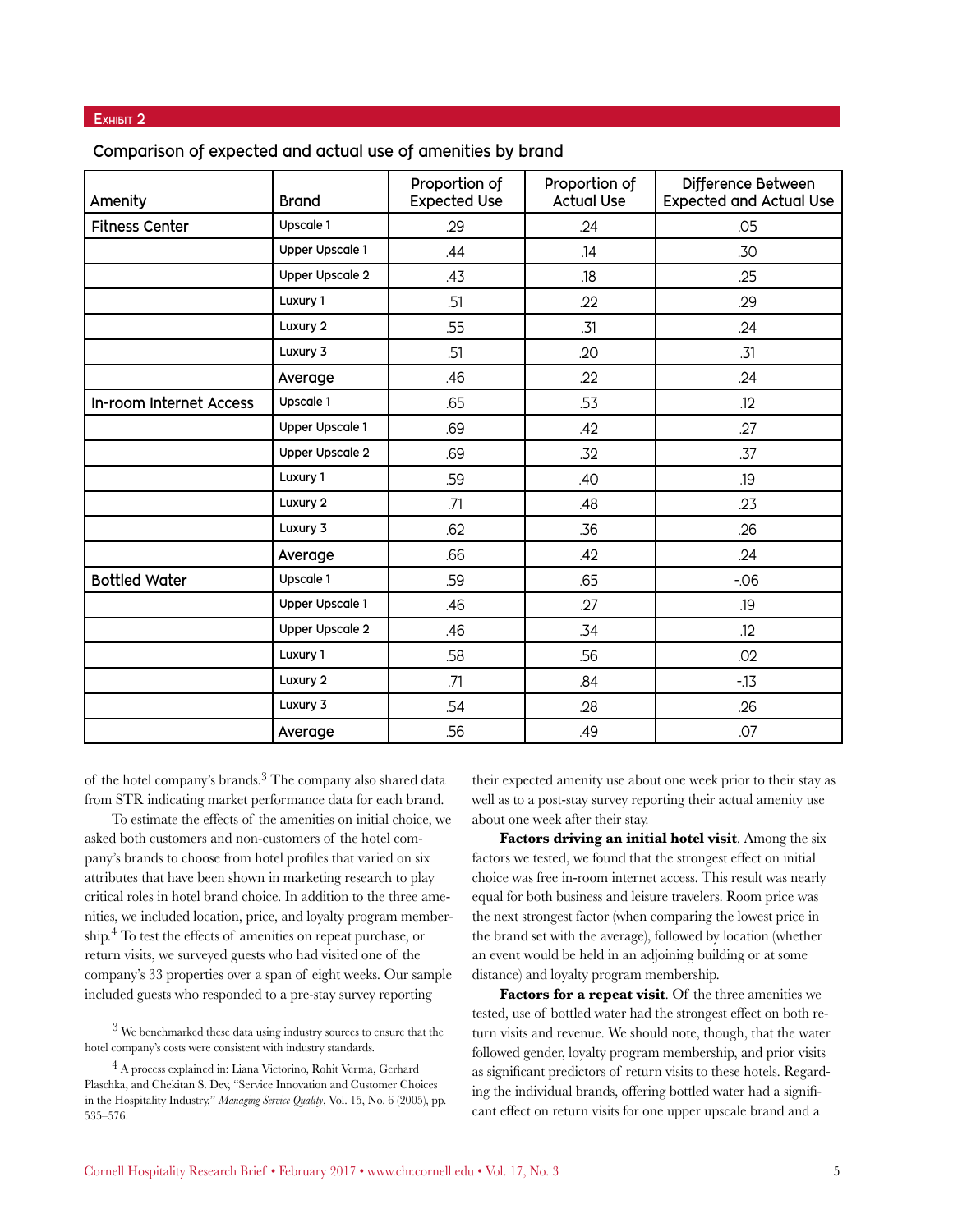marginal effect for one luxury brand. Neither in-room internet access nor use of a fitness center had significant effects on return visits for any of the brands.

#### Expected vs. Actual Amenity Use

Our study also allowed us to compare guests' expectations for amenity use to the extent to which they actually use various amenities (see Exhibit 2). In short, we found that guests systematically overestimated their use of most of the fifty amenities we measured. This pattern is consistent for business guests and leisure guests across all price tiers, and for both frequent and infrequent guests.

Looking at wi-fi, for instance, a study posted in March 2015 reported that business travelers worldwide overwhelmingly expected to use in-room wi-fi.<sup>5</sup> Our study painted a different picture. When we compared guests' expectations to their actual amenity use, we found that 66 percent of guests expected to use wi-fi in their room, but only 42 percent actually logged on. Similarly, 46 percent of guests expected to work out in the fitness center during their stay, but only 22 percent actually did so. Even bottled water fell short, as 56 percent of guests expected to enjoy some bottled water, but only 49 percent actually indulged. We also found interesting differences across price tiers. As we go up the price tier from upscale to luxury, for instance, a greater proportion of guests say they will use the fitness center, but the difference between expected and actual use also goes up. Although we cannot discuss the other 50 amenities on this list, we can report that guests generally predicted that they would use more amenities (18) than they actually reported using (13).

#### Return on Investment

To develop ROI estimates, we first computed the loss in initial revenue if a given amenity was not offered, and then we computed the estimated effect each amenity would have on revenue from repeat purchases. Finally, we could calculate financial returns from each amenity using internal data provided by the hotel company indicating average annual per-guest revenue, the annual number of guests, the relative proportions of new and returning guests, the overall costs of the amenities (installation, maintenance, and per-use), the proportion of guests that use each of the amenities, and the profit margins and discount rates.

**In-room bottled water.** As we stated above, bottled water had only a weak effect on initial choice, but a significant effect on return visits. For five of the six brands, offering in-room bottled water generated a positive ROI (above the discount rate).

**In-room internet access.** The strong effect of free in-room internet service on initial purchase meant that this amenity also had a positive ROI (again above the company's discount rate) for five of the six brands in the study. This generally

positive ROI is notable given we found only a weak effect for offering this amenity on return visits. The returns on free in-room internet access did vary considerably across brands, including a negative ROI for one upscale brand.

**Fitness center.** The fitness center figured neither in guests' initial choice nor their repeat purchase decision (for four of the brands). Thus, this amenity appears to offer a low ROI. We caution, however, that these one-year results might not be indicative of the long-term financial return on fitness centers. Instead, it might be more realistic to apply longer time horizons when computing ROI for fitness centers. For example, with an infinite time horizon we find that the internal rate of return for a fitness center was greater than 20 percent for three of the brands.<sup>6</sup>

#### The Power of Water

Given that two of the company's brands had recently introduced free in-room bottled water, we could use them as the basis of a natural experiment to test the effects of offering this amenity, by comparing revenue changes for properties that began offering the water with other, comparable hotels that did not introduce in-room bottled water, which acted as controls. We compared monthly revenue from the one-year period that predated the introduction of the bottled water amenity with monthly revenue from the one-year period following its introduction for properties that offered water and for properties that did not do so. The properties that offered the free bottled water enjoyed a significantly higher increase in revenue for the year following the introduction when compared with the control properties.

#### Practical Implications

Based on our analysis of this company's revenues and costs for offering these amenities, we see that the ROI varies by amenity and by brand. We note the value of distinguishing between the effects of bottled water on returning guests and the attraction of free internet for first time guests. This finding about free wi-fi would be of particular interest, for instance, to a company that derives a large proportion of revenues from first-time visitors.

Our survey did not examine why bottled water has such an effect on returning guests (while in-room internet doesn't), but one possible explanation is that some amenities are easier for prospective customers to envision prior to actually using them. Guests might be better able to predict whether they will want to use internet service, for example, while the bottled water might be a pleasant and memorable surprise.

Cost is a key factor in the ROI equation. One reason that offering bottled water yielded a higher ROI than a fitness center during the year of our study is the wide difference in installation

<sup>5</sup> Study from Hotels.com. See: www.statista.com/statistics/427771/ most-preferred-hotel-amenities-by-business-travelers-worldwide/.

<sup>6</sup> Please refer to our *Journal of Marketing Research* paper for complete equations and technical results. See: Hamilton *et al., op. cit.*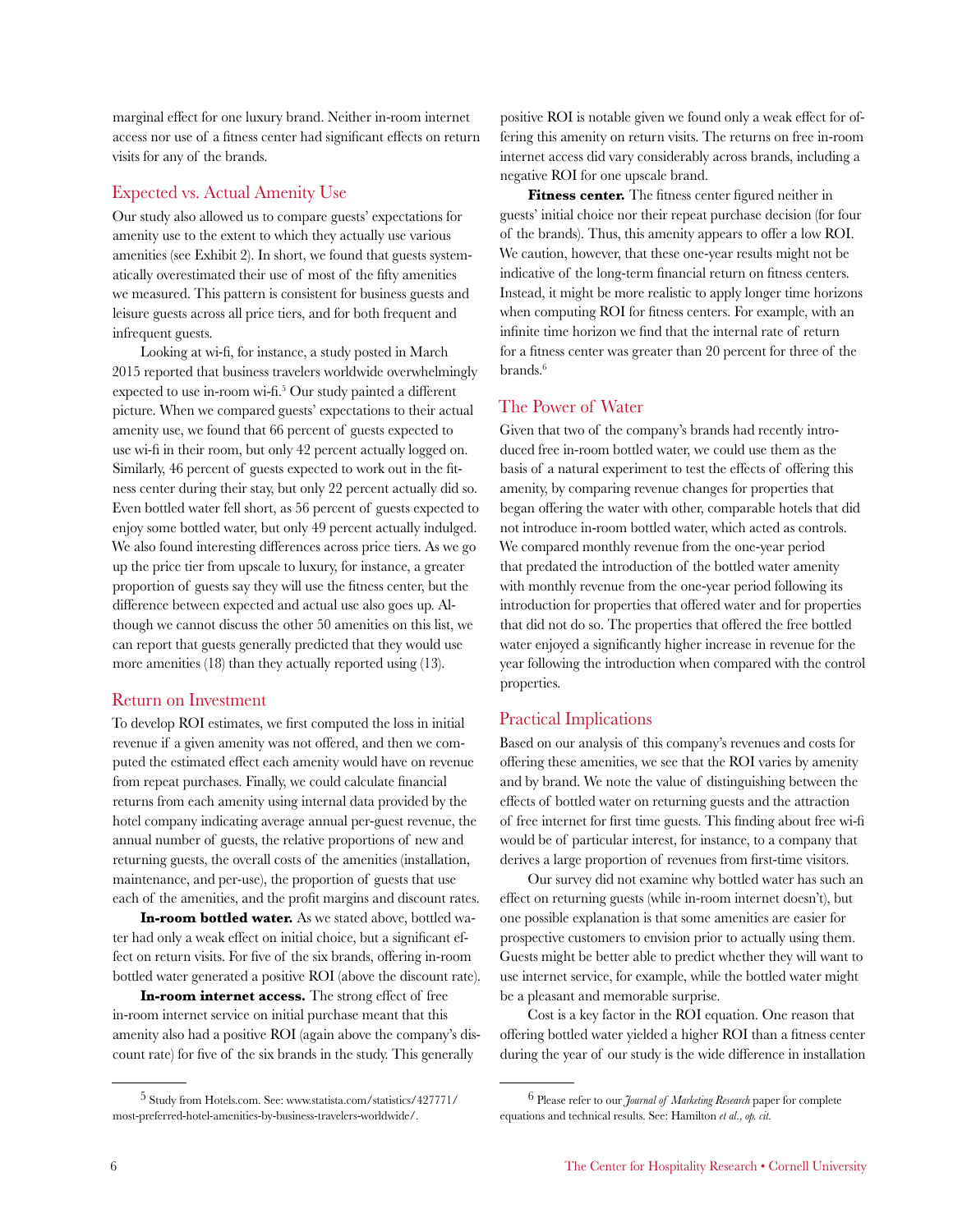costs. While both bottled water and fitness center amenities have small positive effects on return visits, the cost of the fitness center drags down its ROI, at least in the short-term. In-room internet access generates a high ROI across these brands primarily due to its positive effects on initial choice, but it also involves relatively low costs. Given its effect of attracting new guests, we expect free internet service in hotel rooms—which most readers will observe is scarcer as you move up the segment scale—to become standard at upper upscale and luxury properties.7

Additionally, we found that the effects of a particular amenity can vary widely across hotel brands, even within the same segment. The best explanation for this difference lies in the brands' relative revenues from new customers as compared with existing customers and differences in the annual revenue per guest, which can be 20 percent higher at some brands than others.

Our natural experiment examining the introduction of bottled water suggests that a hotel that adds free in-room bottled water as an amenity can expect to realize gains in revenues and profits for at least the first year. This field test validates our model's capacity to generate predictions that are consistent with guests' response to adding this amenity.

**Overestimating use.** Finally, we highlight a finding of considerable interest. Our data show that guests overestimated their projected use of most of the fifty amenities we measured. This is an important finding, given the cost of providing many of these amenities. The high expense and low use of fitness centers, for instance, may be motivating the trend for hotels to develop access agreements with fitness centers located near the hotel, outsourcing their fitness centers, or offering in-room fitness equipment on demand, rather than installing in-house fitness centers. 8 From a practical perspective, this finding underscores the importance of observing guests' actual use of amenities before deciding to make them standard rather than relying only on surveys of guests' desire for and intent to use the amenities.

In conclusion, we believe this study provides a useful framework for analyzing the value of offering specific amenities. Clearly, some amenities strike a chord with either potential or returning guests. By subjecting amenities to a return-oninvestment analysis, brand managers and hotel owners alike can make effective determinations of which amenities offer the greatest return both in terms of attracting first-time guests and driving repeat business.  $\blacksquare$ 

<sup>7</sup> Our study suggests that it is more profitable to provide free in-room internet access than to provide none at all, but we did not consider whether charging a fee—which has been common at upper-scale hotels—might drive profits even higher.

<sup>8</sup> See: www.clarionprovidence.com/mb/about/services-policies.htm; www.wsj.com/articles/equinox-fitness-clubs-expand-to-hotels-1429627895; www.starwoodhotels.com/westin/about/move-well.html?language=en\_US; and www.tryphotels.com/en/http-www-tryphotels-com-en-your-roomawaits/fitness-room/.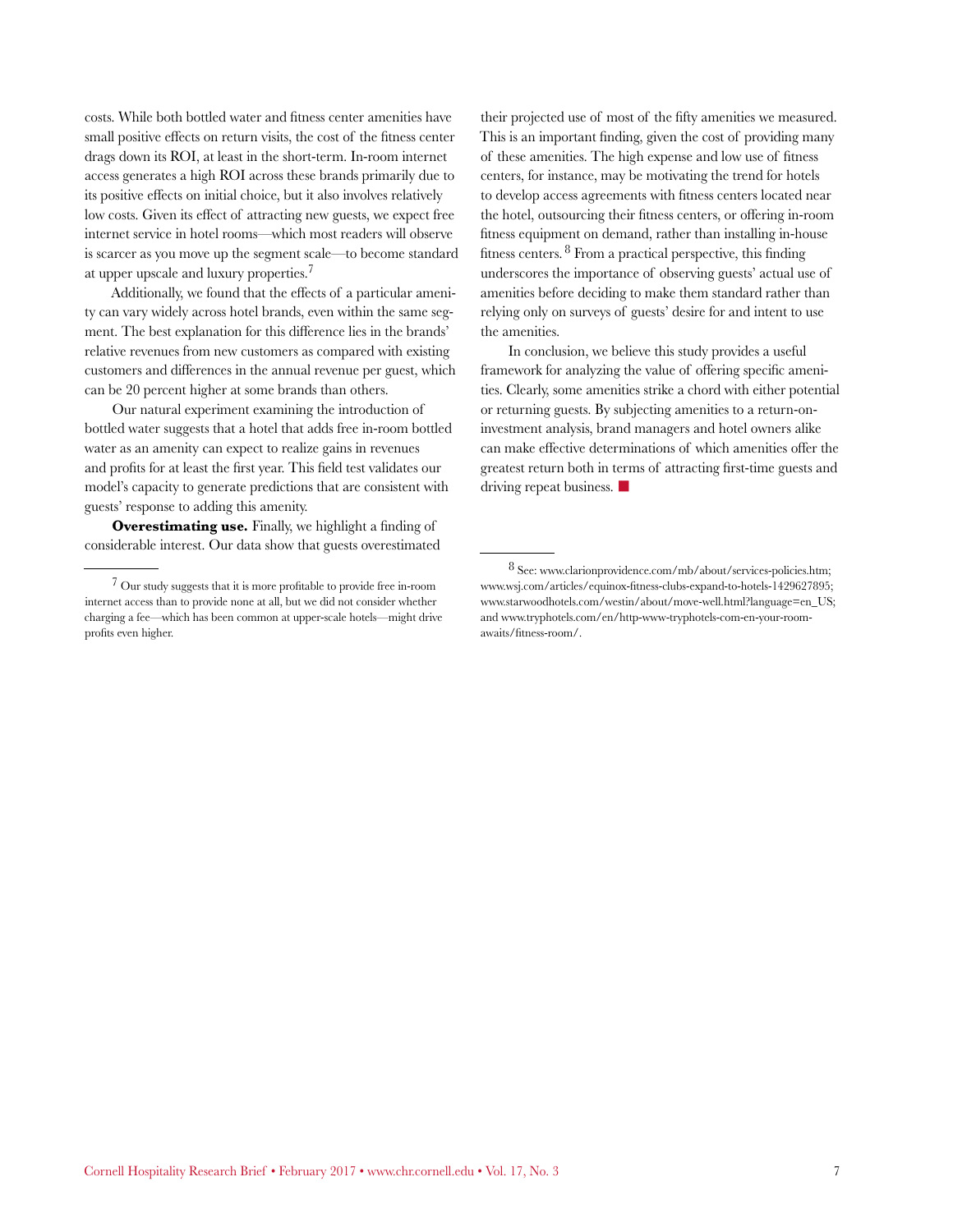# Center for Hospitality Research Publication Index chr.cornell.edu

#### 2017 Reports

Vol. 17 No. 1 The Future of Hotel Revenue Management, by Sheryl E. Kimes, Ph.D.

Vol. 17 No. 2 When Rules Are Made to Be Broken: The Case of Sexual Harassment Law, by David Sherwyn, J.D., Nicholas F. Menillo, J.D., and Zev J. Eigen, J.D.

#### 2017 CREF Cornell Hotel Indices

Vol. 6 No. 1 Cornell Hotel Indices: Fourth Quarter 2016: Hotels Are Getting Costlier to Finance, by Crocker H. Liu, Ph.D., Adam D. Nowak, Ph.D., and Robert M. White, Jr.

#### 2016 Reports

Vol. 16 No. 28 The Role of REIT Preferred and Common Stock in Diversified Portfolios, by Walter I. Boudry, Ph.D., Jan A. deRoos, Ph.D., and Andrey D. Ukhov, Ph.D.

Vol. 16 No. 27 Do You Look Like Me? How Bias Affects Affirmative Action in Hiring, by Ozias Moore, Ph.D., Alex M. Susskind, Ph.D., and Beth Livingston, Ph.D.

Vol. 16 No. 26 The Effect of Rise in Interest Rates on Hotel Capitalization Rates, by John B. Corgel, Ph.D.

Vol. 16 No. 25 High-Tech, High Touch: Highlights from the 2016 Entrepreneurship Roundtable, by Mona Anita K. Olsen, Ph.D.

Vol. 16 No. 24 Differential Evolution: A Tool for Global Optimization, by Andrey D. Ukhov, Ph.D.

Vol. 16 No. 23 Short-term Trading in Long-term Funds: Implications for Hospitality Financial Managers, by Pamela C. Moulton, Ph.D.

Vol. 16 No. 22 The Influence of Table Top Technology in Full-service Restaurants, by Alex M. Susskind, Ph.D., and Benjamin Curry, Ph.D.

Vol. 16 No. 21 FRESH: A Food-service Sustainability Rating for Hospitality Sector Events, by Sanaa I. Pirani, Ph.D., Hassan A. Arafat, Ph.D., and Gary M. Thompson, Ph.D.

Vol. 16 No. 20 Instructions for the Early Bird & Night Owl Evaluation Tool (EBNOET) v2015, by Gary M. Thompson, Ph.D.

Vol. 16 No. 19 Experimental Evidence that Retaliation Claims Are Unlike Other Employment Discrimination Claims, by David Sherwyn, J.D., and Zev J. Eigen, J.D.

Vol. 16 No. 18 CIHLER Roundtable: Dealing with Shifting Labor Employment Sands, by David Sherwyn, J.D.

Vol. 16 No. 17 Highlights from the 2016 Sustainable and Social Entrepreneurship Enterprises Roundtable, by Jeanne Varney

Vol. 16 No. 16 Hotel Sustainability Benchmarking Index 2016: Energy, Water, and Carbon, by Eric Ricaurte

Vol. 16 No. 15 Hotel Profit Implications from Rising Wages and Inflation in the U.S., by Jack Corgel, Ph.D.

Vol. 16 No. 14 The Business Case for (and Against) Restaurant Tipping, by Michael Lynn, Ph.D.

Vol. 16 No. 13 The Changing Relationship between Supervisors and Subordinates: How Managing This Relationship Evolves over Time, by Michael Sturman, Ph.D. and Sanghee Park, Ph.D.

Vol. 16 No. 12 Environmental Implications of Hotel Growth in China: Integrating Sustainability with Hotel Development, by [Gert Noordzy,](http://mstracker.com/index.php?fuseaction=Admin.ShowAuthorToUpdate&AuthorID=39680&ms=Y) Eric Ricaurte, [Georgette](http://mstracker.com/index.php?fuseaction=Admin.ShowAuthorToUpdate&AuthorID=116514&ms=Y)  [James,](http://mstracker.com/index.php?fuseaction=Admin.ShowAuthorToUpdate&AuthorID=116514&ms=Y) and [Meng Wu](http://mstracker.com/index.php?fuseaction=Admin.ShowAuthorToUpdate&AuthorID=116515&ms=Y)

Vol. 16 No. 11 The International Hotel Management Agreement: Origins, Evolution, and Status, by Michael Evanoff

Vol. 16 No. 10 Performance Impact of Socially Engaging with Consumers, by Chris Anderson, Ph.D., and Saram Han

Vol. 16 No. 9 Fitting Restaurant Service Style to Brand Image for Greater Customer Satisfaction, by Michael Giebelhausen, Ph.D., Evelyn Chan, and Nancy J. Sirianni, Ph.D.

Vol. 16 No. 8 Revenue Management in Restaurants: Unbundling Pricing for Reservations from the Core Service, by Sheryl Kimes, Ph.D., and Jochen Wirtz, Ph.D.

Vol. 16 No. 7 Instructions for the Food Preparation Scheduling Tool v2015, by Gary Thompson, Ph.D.

Vol. 16 No. 6 Compendium 2016

Vol. 16 No. 5 Executive Insights on Leader Integrity: The Credibility Challenge, by Tony Simons, Ph.D., with Kurt Schnaubelt, John Longstreet, Michele Sarkisian, Heather Allen, and Charles Feltman

Vol. 16 No. 4 Authenticity in Scaling the Vision: Defining Boundaries in the Food and Beverage Entrepreneurship Development Cycle, by Mona Anita K. Olsen, Ph.D., and Cheryl Stanley

Vol. 16 No. 3 Communication Planning: A Template for Organizational Change, by Amy Newman